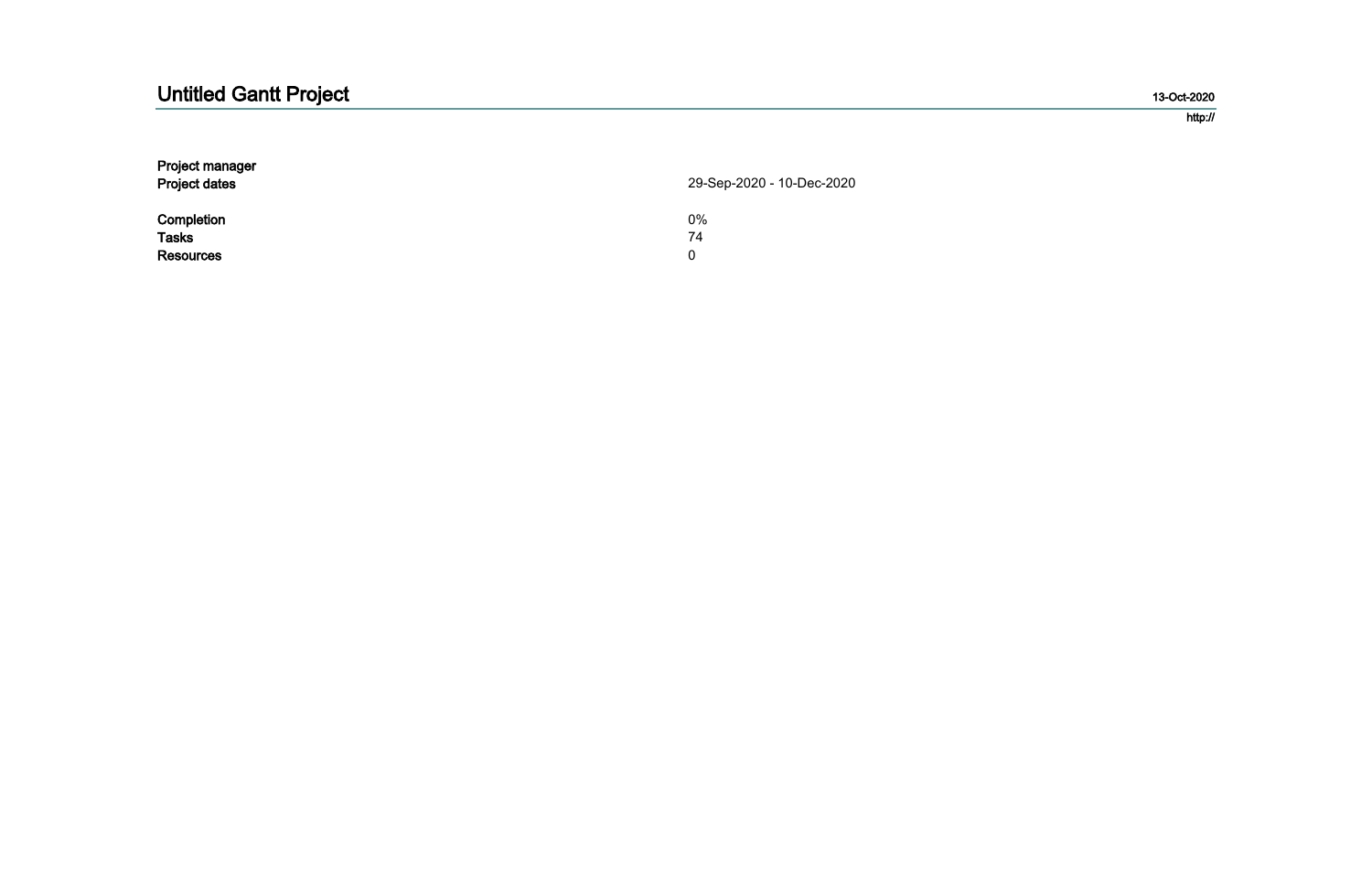| asks |                                                                               |                 |                   |                 |                |
|------|-------------------------------------------------------------------------------|-----------------|-------------------|-----------------|----------------|
| ID   | Name                                                                          | <b>Duration</b> | <b>Begin date</b> | <b>End date</b> | Predecessors   |
| 73   | <b>Project Milestones</b>                                                     | 52              | 29/09/20          | 09/12/20        |                |
| 74   | Signed and accepted Agreement                                                 |                 | 29/09/20          | 29/09/20        |                |
|      | <b>Site Mobilization</b>                                                      | $\mathbf 0$     | 13/10/20          | 13/10/20        | 74             |
|      | <b>Track Crossing</b>                                                         |                 | 17/11/20          | 17/11/20        | 51             |
|      | <b>Winter Work Completion</b>                                                 |                 | 20/11/20          | 20/11/20        | 5, 36, 39      |
|      | Substantial completion                                                        | $\mathbf 0$     | 10/12/20          | 10/12/20        | 62             |
| 8    | <b>Total Completion</b>                                                       | $\mathbf 0$     | 10/12/20          | 10/12/20        | $\overline{7}$ |
|      | Site Setup                                                                    | 5               | 13/10/20          | 19/10/20        |                |
| 10   | <b>Mobilization On-site</b>                                                   |                 | 13/10/20          | 16/10/20        | 4, 16          |
| 11   | temporary hoarding and fencing - John Galt Park                               |                 | 19/10/20          | 19/10/20        | 10             |
| 12   | temporary hoarding and fencing - Guelph Central Station                       |                 | 19/10/20          | 19/10/20        | 10             |
| 13   | <b>Submittals Development</b>                                                 | 12              | 29/09/20          | 14/10/20        |                |
| 14   | <b>Metrolinx Track Crossing Plan</b>                                          | 10              | 29/09/20          | 12/10/20        | 74             |
| 16   | Site Plan for Guelph Central Station for locomotive relocation                | 5               | 29/09/20          | 05/10/20        | 74             |
| 17   | Engineered drawings for locomotive relocation operation                       | 10              | 29/09/20          | 12/10/20        | 74             |
| 18   | Concrete mix designs                                                          | 10              | 29/09/20          | 12/10/20        | 74             |
| 21   | Rebar layout shop drawings                                                    | 10              | 29/09/20          | 12/10/20        | 74             |
| 19   | Retaining wall shop drawings                                                  | 10              | 30/09/20          | 13/10/20        | 74             |
| 20   | Hand Railing shop drawings                                                    | 10              | 30/09/20          | 13/10/20        | 74             |
| 15   | Traffic control and detour plan                                               | 10              | 01/10/20          | 14/10/20        | 74             |
| 76   | <b>Submittal Review</b>                                                       | 20              | 06/10/20          | 02/11/20        |                |
| 78   | Owner Review - Metrolinx Track Crossing Plan                                  | 15              | 13/10/20          | 02/11/20        | 14             |
| 80   | Owner Review - Site Plan for Guelph Central Station for locomotive relocation | 10              | 06/10/20          | 19/10/20        | 16             |
| 82   | Owner Review - Engineered drawings for locomotive relocation operation        | 10              | 13/10/20          | 26/10/20        | 17             |
| 84   | Owner Review - Concrete mix designs                                           | 10              | 13/10/20          | 26/10/20        | 18             |
| 88   | Owner Review - Rebar layout shop drawings                                     | 10              | 13/10/20          | 26/10/20        | 21             |
| 86   | Owner Review - Retaining wall shop drawings                                   | 10              | 14/10/20          | 27/10/20        | 19             |
| 92   | Owner Review - Hand Railing shop drawings                                     | 10              | 14/10/20          | 27/10/20        | 20             |
| 90   | Owner Review - Traffic control and detour plan                                | 10              | 15/10/20          | 28/10/20        | 15             |
| 22   | Procurement                                                                   | 31              | 13/10/20          | 24/11/20        |                |
| 23   | E-rail safe training for site crew                                            | 5               | 13/10/20          | 19/10/20        | 14             |
| 24   | Heavy Lifters - Mammoet Prep for Arrival on-site                              |                 | 03/11/20          | 06/11/20        | 14, 78         |
| 26   | Lock Block Retaining wall structure fabrication and delivery                  | 20              | 28/10/20          | 24/11/20        | 19,86          |
| 25   | Hand rail fabrication and delivery                                            | 20              | 28/10/20          | 24/11/20        | 20, 92         |
| 27   | Construction                                                                  | 29              | 20/10/20          | 27/11/20        |                |
| 40   | John Galt Park Site                                                           | 29              | 20/10/20          | 27/11/20        |                |
| 41   | Form and pour new canoe footings                                              | 2               | 20/10/20          | 21/10/20        | 11             |

## **Tasks**

#### 13-Oct-2020

| I<br>٦<br>v |
|-------------|
|             |
|             |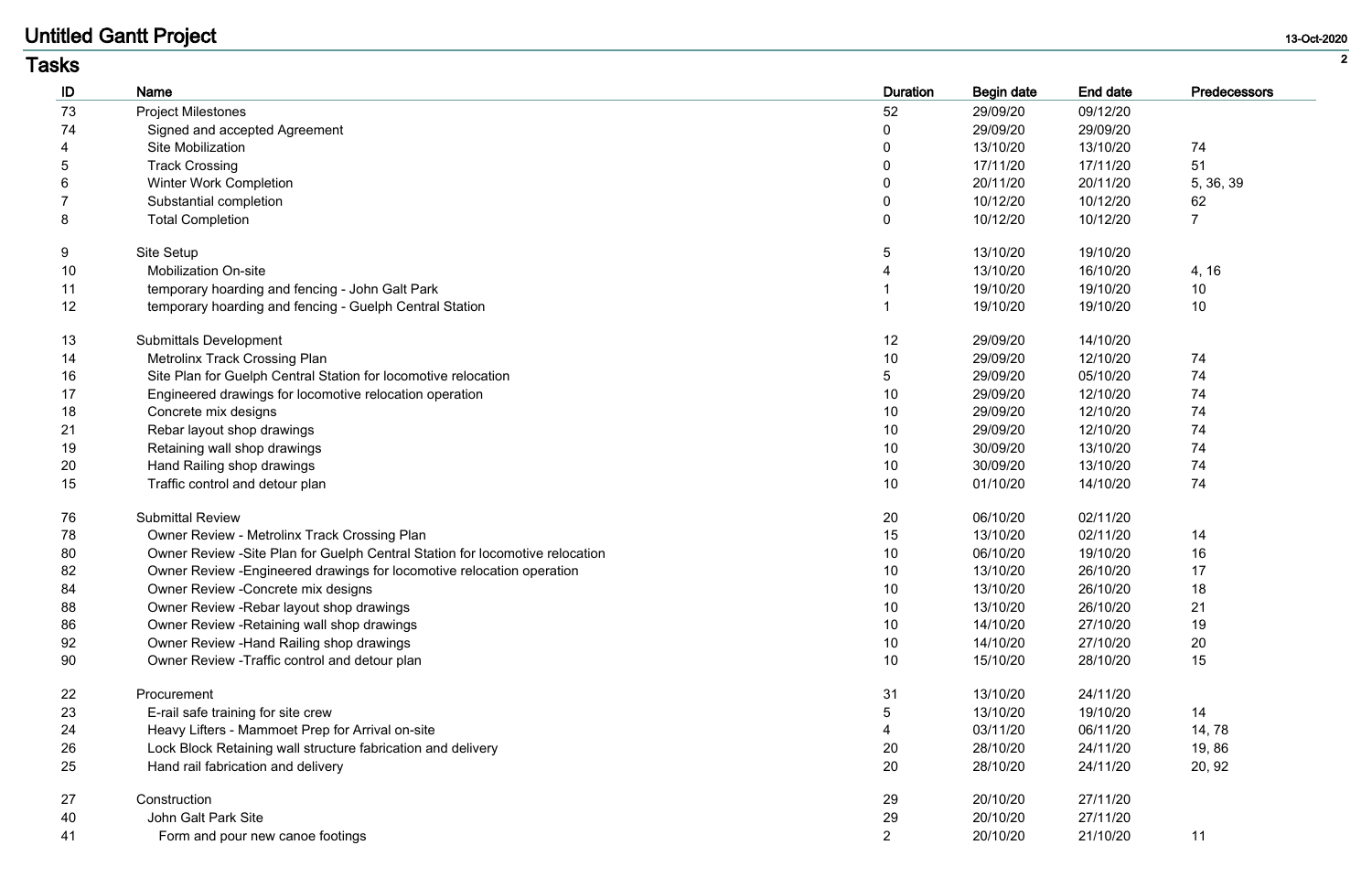| ID  | <b>Name</b>                                                  | <b>Duration</b> | <b>Begin date</b> | End date | <b>Predecessors</b> |
|-----|--------------------------------------------------------------|-----------------|-------------------|----------|---------------------|
| 42  | <b>Relocate Existing Canoe Structure</b>                     |                 | 22/10/20          | 22/10/20 | 41                  |
| 43  | Demolish existing canoe structure footings                   |                 | 23/10/20          | 23/10/20 | 42                  |
| 44  | Excavate to required grade                                   |                 | 26/10/20          | 26/10/20 | 43                  |
| 45  | installation of subbase material                             |                 | 27/10/20          | 27/10/20 | 44                  |
| 46  | form and pour new Plinth                                     |                 | 28/10/20          | 05/11/20 | 45, 84, 88          |
| 47  | Strip new plinth                                             |                 | 06/11/20          | 06/11/20 | 18, 21, 46, 84, 88  |
| 48  | Install temporary gantry system for train lift               |                 | 12/11/20          | 12/11/20 | 34, 47              |
| 49  | Install relocated rail and ties at new location              |                 | 13/11/20          | 13/11/20 | 48                  |
| 50  | Place new crushed stone within plinth and around tracks      |                 | 13/11/20          | 13/11/20 | 49                  |
| 51  | Lift Tender and Engine onto new plinth                       |                 | 16/11/20          | 16/11/20 | 50                  |
| 52  | Demobilize temporary gantry system                           |                 | 17/11/20          | 18/11/20 | 51                  |
| 53  | Install new lock block retaining wall structure              |                 | 19/11/20          | 20/11/20 | 52                  |
| 54  | Core block retaining wall structure for hand rail            |                 | 23/11/20          | 23/11/20 | 53                  |
| 55  | Install new handrail in retaining wall                       |                 | 25/11/20          | 27/11/20 | 25, 54              |
| 56  | Backfill and restore walkway                                 |                 | 23/11/20          | 26/11/20 | 53                  |
| 57  | Backfill and rough grade around new plinth                   |                 | 23/11/20          | 26/11/20 | 56                  |
| 58  | CCTV inspection of existing services along path of travel    |                 | 19/11/20          | 20/11/20 | 52                  |
| 28  | Farquhar St. Site                                            | 10              | 06/11/20          | 19/11/20 |                     |
| 29  | Demolish and replace fence                                   |                 | 06/11/20          | 06/11/20 | 12,78               |
| 30  | Set up Heavy lift equipment (Gantry and Trailers)            |                 | 09/11/20          | 10/11/20 | 23, 24, 29          |
| 31  | Lift Tender and Engine off existing Plinth onto trailers     |                 | 11/11/20          | 11/11/20 | 30, 125             |
| 32  | Lift Existing rail and ties onto trailer                     |                 | 12/11/20          | 12/11/20 | 31                  |
| 34  | Demobilize Gantry for move to John Galt Park                 |                 | 12/11/20          | 12/11/20 | 32                  |
| 33  | Prepare for rail crossing and transport to new location      |                 | 13/11/20          | 13/11/20 | 32                  |
| 35  | Demolish existing plinth                                     |                 | 13/11/20          | 16/11/20 | 34                  |
| 37  | <b>Metrolinx Track Crossing Execution</b>                    |                 | 16/11/20          | 16/11/20 | 33                  |
| 38  | Relocate Engine / Tender / Existing Tracks to John Galt Park |                 | 16/11/20          | 16/11/20 | 15, 37, 90          |
| 36  | Rough Grade at existing plinth location                      | $\overline{2}$  | 17/11/20          | 18/11/20 | 35                  |
| 39  | Restore existing permanant fencing along tracks              |                 | 19/11/20          | 19/11/20 | 36                  |
| 122 | Work by Go/Metrolinx/ Locomotive Volunteers                  | 9               | 05/11/20          | 17/11/20 |                     |
| 123 | Dissassemble tender from locomotive                          |                 | 05/11/20          | 06/11/20 |                     |
| 125 | Initial Inspection of Locomotive and tender                  |                 | 09/11/20          | 09/11/20 | 123                 |
| 127 | Final Inspection and reassembly of Locomotive and Tender     |                 | 17/11/20          | 17/11/20 | 51                  |
| 59  | <b>Project Close-out</b>                                     | 9               | 27/11/20          | 09/12/20 |                     |
| 60  | Submittal and approval of closeout documents                 |                 | 27/11/20          | 03/12/20 | 57                  |
| 61  | Deficieny Review and completion                              |                 | 27/11/20          | 03/12/20 | 57, 127             |
| 62  | Apply for Substantial completion                             |                 | 04/12/20          | 09/12/20 | 61                  |

### **Tasks**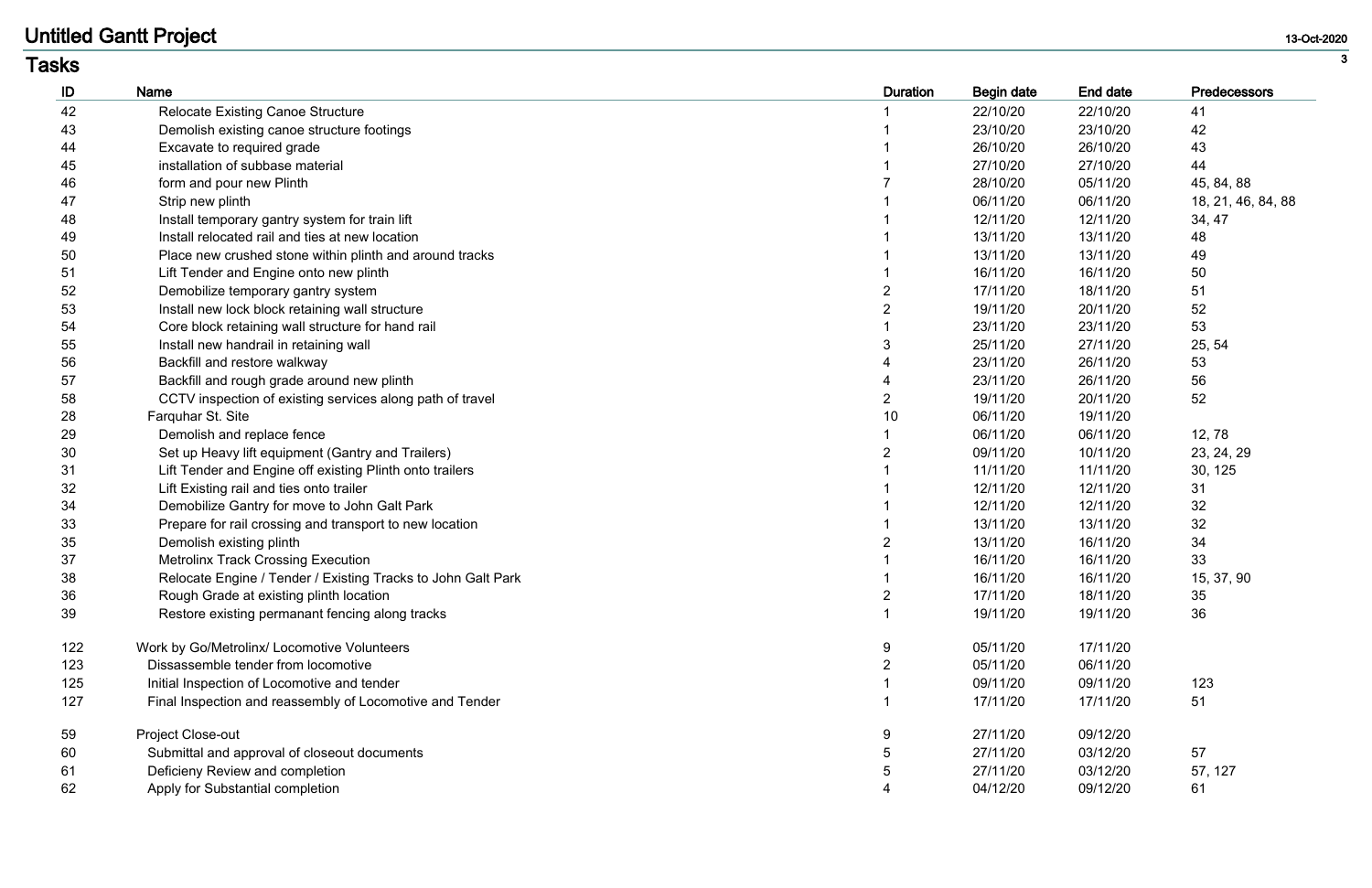# **Gantt Chart**

| <b>GARTT</b> <sub>project</sub> |                                                                                                                |                                                       |                    | 2020<br>Site Mobilization |         |          |         |                          |              | Track Crotisiter Work Completion |          | <b>Sobstift</b> |
|---------------------------------|----------------------------------------------------------------------------------------------------------------|-------------------------------------------------------|--------------------|---------------------------|---------|----------|---------|--------------------------|--------------|----------------------------------|----------|-----------------|
| ID                              | Name                                                                                                           | Duration Begin date End date Predecessors             |                    | Week 42                   | Week 43 | Week 44  | Week 45 | Week 46                  | .<br>Week 47 | Week 48                          | Week 49  | Week 50         |
| 73 日<br>$\circ$                 | Project Milestones                                                                                             | 52 29/09/20 09/12/20                                  |                    |                           |         | 25/10/20 | 01/11/2 | 08/11/20                 | 15/11/20     | 22/11/20                         | 29/11/20 | 06/12/20        |
| 74                              | • Signed and accepted Agreement                                                                                | 0 29/09/20 29/09/20                                   |                    |                           |         |          |         |                          |              |                                  |          |                 |
| 4                               | <sup>®</sup> Site Mobilization                                                                                 | 0 13/10/20 13/10/20 74-FS=P1                          |                    |                           |         |          |         |                          |              |                                  |          |                 |
| 5                               | • Track Crossing                                                                                               | 0 17/11/20 17/11/20 51                                |                    |                           |         |          |         |                          |              |                                  |          |                 |
| 6                               | <sup>®</sup> Winter Work Completion                                                                            | 0 20/11/20 20/11/20 5,36,39                           |                    |                           |         |          |         |                          |              |                                  |          |                 |
| $\overline{7}$<br>8             | • Substantial completion<br><sup>®</sup> Total Completion                                                      | 0 10/12/20 10/12/20 62<br>0 10/12/20 10/12/20 7       |                    |                           |         |          |         |                          |              |                                  |          |                 |
| $9$ $\Box$<br>$_{\odot}$        | Site Setup                                                                                                     | 5 13/10/20 19/10/20                                   |                    |                           |         |          |         |                          |              |                                  |          |                 |
| 10                              | <sup>®</sup> Mobilization On-site                                                                              | 16/10/20<br>4 13/10/20                                | 4,16               |                           |         |          |         |                          |              |                                  |          |                 |
| 11                              | <sup>®</sup> temporary hoarding and fencing - John Galt Park                                                   | 1 19/10/20 19/10/20                                   | 10                 |                           |         |          |         |                          |              |                                  |          |                 |
| 12                              | <sup>®</sup> temporary hoarding and fencing - Guelph Central Station                                           | 19/10/20 10<br>1 19/10/20                             |                    |                           |         |          |         |                          |              |                                  |          |                 |
| $13$ $\Box$<br>$\circ$          | <b>Submittals Development</b>                                                                                  | 12 29/09/20 14/10/20                                  |                    |                           |         |          |         |                          |              |                                  |          |                 |
| 14                              | <sup>®</sup> Metrolinx Track Crossing Plan                                                                     | 10 29/09/20<br>12/10/20 74                            |                    |                           |         |          |         |                          |              |                                  |          |                 |
| 16                              | • Site Plan for Guelph Central Station for locomotive relocation                                               | 5 29/09/20 05/10/20                                   | 74                 |                           |         |          |         |                          |              |                                  |          |                 |
| 17                              | <sup>®</sup> Engineered drawings for locomotive relocation operation                                           | 10 29/09/20<br>12/10/20 74<br>10 29/09/20 12/10/20 74 |                    |                           |         |          |         |                          |              |                                  |          |                 |
| 18<br>21                        | • Concrete mix designs<br>Rebar layout shop drawings                                                           | 12/10/20 74<br>10 29/09/20                            |                    |                           |         |          |         |                          |              |                                  |          |                 |
| 19                              | • Retaining wall shop drawings                                                                                 | 10 30/09/20 13/10/20 74-FS=P1D                        |                    |                           |         |          |         |                          |              |                                  |          |                 |
| 20                              | ● Hand Railing shop drawings                                                                                   | 13/10/20<br>10 30/09/20                               | $74-FS = P1D$      |                           |         |          |         |                          |              |                                  |          |                 |
| 15                              | • Traffic control and detour plan                                                                              | 10 01/10/20                                           | 14/10/20 74-FS=P2D |                           |         |          |         |                          |              |                                  |          |                 |
| 76 日<br>$\circ$                 | Submittal Review                                                                                               | 02/11/20<br>20 06/10/20                               |                    |                           |         |          |         |                          |              |                                  |          |                 |
| 78                              | <sup>®</sup> Owner Review - Metrolinx Track Crossing Plan                                                      | 02/11/20 14<br>15 13/10/20                            |                    |                           |         |          |         |                          |              |                                  |          |                 |
| 80                              | <sup>o</sup> Owner Review -Site Plan for Guelph Central Station for locomotive                                 | 10 06/10/20<br>19/10/20                               | - 16               | I                         |         |          |         |                          |              |                                  |          |                 |
| 82                              | • Owner Review - Engineered drawings for locomotive relocation op                                              | 10 13/10/20 26/10/20                                  | 17                 |                           |         |          |         |                          |              |                                  |          |                 |
| 84                              | · Owner Review -Concrete mix designs                                                                           | 10 13/10/20 26/10/20 18                               |                    |                           |         |          |         |                          |              |                                  |          |                 |
| 88<br>86                        | • Owner Review - Rebar layout shop drawings<br><sup>o</sup> Owner Review - Retaining wall shop drawings        | 10 13/10/20 26/10/20 21<br>10 14/10/20 27/10/20 19    |                    |                           |         |          |         |                          |              |                                  |          |                 |
| 92                              | • Owner Review - Hand Railing shop drawings                                                                    | 10 14/10/20 27/10/20 20                               |                    |                           |         |          |         |                          |              |                                  |          |                 |
| 90                              | · Owner Review - Traffic control and detour plan                                                               | 10 15/10/20 28/10/20 15                               |                    |                           |         |          |         |                          |              |                                  |          |                 |
| $22 \Box$                       | Procurement                                                                                                    | 24/11/20<br>31 13/10/20                               |                    |                           |         |          |         |                          |              |                                  |          |                 |
| 23                              | • E-rail safe training for site crew                                                                           | 5 13/10/20 19/10/20 14                                |                    |                           |         |          |         |                          |              |                                  |          |                 |
| 24                              | <sup>®</sup> Heavy Lifters - Mammoet Prep for Arrival on-site                                                  | 4 03/11/20<br>06/11/20                                | 14,78              |                           |         |          |         |                          |              |                                  |          |                 |
| 26                              | <sup>o</sup> Lock Block Retaining wall structure fabrication and delivery                                      | 20 28/10/20 24/11/20                                  | 19,86              |                           |         |          |         |                          |              |                                  |          |                 |
| 25                              | • Hand rail fabrication and delivery                                                                           | 20 28/10/20 24/11/20                                  | 20,92              |                           |         |          |         |                          |              |                                  |          |                 |
| $27 \square$<br>40              | • Construction<br>□ <b>John Galt Park Site</b>                                                                 | 29 20/10/20 27/11/20<br>29 20/10/20 27/11/20          |                    |                           |         |          |         |                          | $\mathbf{L}$ |                                  |          |                 |
| 41                              | • Form and pour new canoe footings                                                                             | 2 20/10/20 21/10/20 11                                |                    |                           |         |          |         |                          |              |                                  |          |                 |
| 42                              | • Relocate Existing Canoe Structure                                                                            | 1 22/10/20 22/10/20 41                                |                    |                           |         | $\Box$   |         |                          |              |                                  |          |                 |
| 43                              | • Demolish existing canoe structure footings                                                                   | 1 23/10/20 23/10/20 42                                |                    |                           |         |          |         |                          |              |                                  |          |                 |
| 44                              | • Excavate to required grade                                                                                   | 1 26/10/20 26/10/20 43                                |                    |                           |         | s,       |         |                          |              |                                  |          |                 |
| 45                              | · installation of subbase material                                                                             | 1 27/10/20 27/10/20 44                                |                    |                           |         |          |         |                          |              |                                  |          |                 |
| 46                              | • form and pour new Plinth                                                                                     | 7 28/10/20 05/11/20 45,84,88                          |                    |                           |         |          |         |                          |              |                                  |          |                 |
| 47                              | • Strip new plinth                                                                                             | 1 06/11/20 06/11/20                                   | 18,21,46,8         |                           |         |          |         |                          |              |                                  |          |                 |
| 48                              | · Install temporary gantry system for train lift                                                               | 1 12/11/20 12/11/20 34-SS,47                          | 48                 |                           |         |          |         | 主                        |              |                                  |          |                 |
| 49<br>50                        | · Install relocated rail and ties at new location<br>• Place new crushed stone within plinth and around tracks | 1 13/11/20 13/11/20<br>1 13/11/20 13/11/20 49-SS      |                    |                           |         |          |         | 切                        |              |                                  |          |                 |
| 51                              | • Lift Tender and Engine onto new plinth                                                                       | 1 16/11/20 16/11/20 50                                |                    |                           |         |          |         |                          |              |                                  |          |                 |
| 52                              | • Demobilize temporary gantry system                                                                           | 2 17/11/20 18/11/20 51                                |                    |                           |         |          |         |                          |              |                                  |          |                 |
| 53                              | <sup>®</sup> Install new lock block retaining wall structure                                                   | 2 19/11/20 20/11/20 52                                |                    |                           |         |          |         |                          |              |                                  |          |                 |
| 54                              | • Core block retaining wall structure for hand rail                                                            | 1 23/11/20 23/11/20 53                                |                    |                           |         |          |         |                          |              |                                  |          |                 |
| 55                              | · Install new handrail in retaining wall                                                                       | 3 25/11/20 27/11/20 25,54                             |                    |                           |         |          |         |                          |              |                                  |          |                 |
| 56                              | <b>Backfill and restore walkway</b>                                                                            | 4 23/11/20 26/11/20 53                                |                    |                           |         |          |         |                          |              |                                  |          |                 |
| 57                              | • Backfill and rough grade around new plinth                                                                   | 4 23/11/20 26/11/20 56-SS                             |                    |                           |         |          |         |                          |              |                                  |          |                 |
| 58                              | CCTV inspection of existing services along path of travel<br>$\Box$ • Farquhar St. Site                        | 2 19/11/20 20/11/20 52                                |                    |                           |         |          |         |                          |              |                                  |          |                 |
| 28<br>29                        | • Demolish and replace fence                                                                                   | 10 06/11/20 19/11/20<br>1 06/11/20 06/11/20 12,78-FS= |                    |                           |         |          |         | n                        |              |                                  |          |                 |
| 30                              | <sup>®</sup> Set up Heavy lift equipment (Gantry and Trailers)                                                 | 2 09/11/20 10/11/20 23,24,29                          |                    |                           |         |          |         |                          |              |                                  |          |                 |
| 31                              | • Lift Tender and Engine off existing Plinth onto trailers                                                     | 1 11/11/20 11/11/20 30,125                            |                    |                           |         |          |         |                          |              |                                  |          |                 |
| 32                              | • Lift Existing rail and ties onto trailer                                                                     | 1 12/11/20 12/11/20 31                                |                    |                           |         |          |         |                          |              |                                  |          |                 |
| 34                              | · Demobilize Gantry for move to John Galt Park                                                                 | 1 12/11/20 12/11/20 32-SS                             |                    |                           |         |          |         | Г                        |              |                                  |          |                 |
| 33                              | • Prepare for rail crossing and transport to new location                                                      | 1 13/11/20 13/11/20 32                                |                    |                           |         |          |         |                          |              |                                  |          |                 |
| 35                              | • Demolish existing plinth                                                                                     | 2 13/11/20 16/11/20 34                                |                    |                           |         |          |         |                          |              |                                  |          |                 |
| 37                              | <sup>®</sup> Metrolinx Track Crossing Execution                                                                | 1 16/11/20 16/11/20 33                                |                    |                           |         |          |         |                          | ╚            |                                  |          |                 |
| 38                              | Relocate Engine / Tender / Existing Tracks to John Galt Park                                                   | 1 16/11/20 16/11/20 15,37-SS,90                       |                    |                           |         |          |         |                          |              |                                  |          |                 |
| 36<br>39                        | • Rough Grade at existing plinth location<br>• Restore existing permanant fencing along tracks                 | 2 17/11/20 18/11/20 35<br>1 19/11/20 19/11/20 36      |                    |                           |         |          |         |                          | Ъ            |                                  |          |                 |
| 122 日<br>$\circ$                | Work by Go/Metrolinx/ Locomotive Volunteers                                                                    | 9 05/11/20 17/11/20                                   |                    |                           |         |          |         |                          |              |                                  |          |                 |
| 123                             | · Dissassemble tender from locomotive                                                                          | 2 05/11/20 06/11/20                                   |                    |                           |         |          |         | $\overline{\phantom{a}}$ |              |                                  |          |                 |
| 125                             | · Initial Inspection of Locomotive and tender                                                                  | 1 09/11/20 09/11/20 123                               |                    |                           |         |          |         | Ē-                       |              |                                  |          |                 |
| 127                             | • Final Inspection and reassembly of Locomotive and Tender                                                     | 1 17/11/20 17/11/20 51                                |                    |                           |         |          |         |                          | $\mathsf{L}$ |                                  |          |                 |
| 59 日<br>$\Theta$                | Project Close-out                                                                                              | 9 27/11/20 09/12/20                                   |                    |                           |         |          |         |                          |              |                                  |          |                 |
| 60                              | • Submittal and approval of closeout documents                                                                 | 5 27/11/20 03/12/20 57                                |                    |                           |         |          |         |                          |              |                                  |          |                 |
| 61                              | <sup>®</sup> Deficieny Review and completion                                                                   | 5 27/11/20 03/12/20 57,127                            |                    |                           |         |          |         |                          |              |                                  |          |                 |
| 62                              | • Apply for Substantial completion                                                                             | 4 04/12/20 09/12/20 61                                |                    |                           |         |          |         |                          |              |                                  |          |                 |